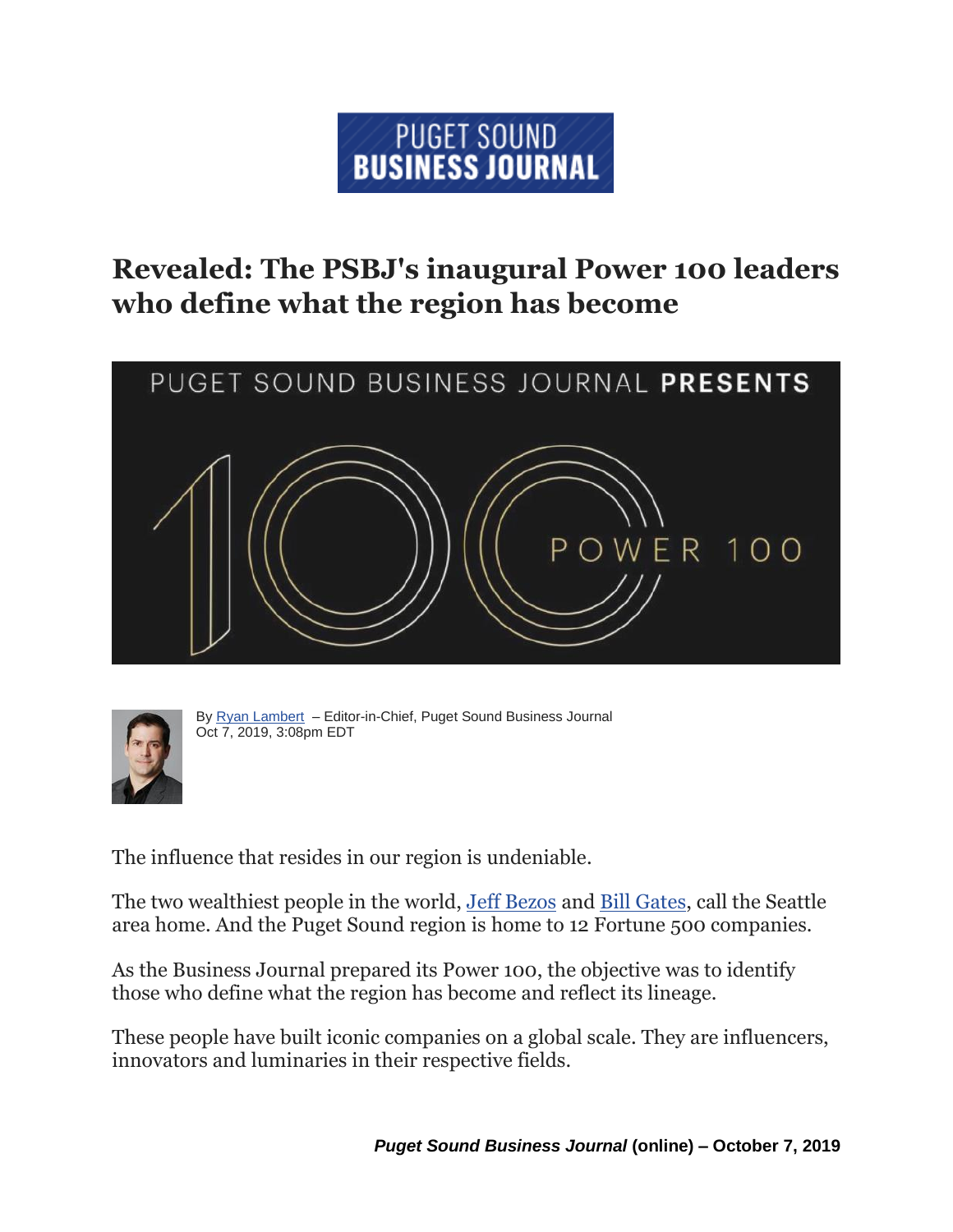The Business Journal's leadership team solicited insights from the business community to craft the Power 100. We looked for leaders who are representative of their industries and carry the clout to shape those industries. This list is dynamic and follows the news. Many of the Power 100 were newsmakers this year, and this list is certain to change next year.

These discussions became an ideal starting point for our Executive of the Year selection process. One of these 100 individuals will earn that distinction, which will be revealed in the coming weeks. Last year, we awarded our first posthumous [Executive of the Year](https://www.bizjournals.com/seattle/news/2018/12/14/executive-of-the-year-paul-allen-microsoft-vulcan.html) to [Paul Allen,](https://www.bizjournals.com/seattle/search/results?q=Paul%20Allen) who died Oct. 15, 2018, [at the](https://www.bizjournals.com/seattle/news/2018/10/15/paul-allen-death-reaction-memories-friends-leaders.html)  [age of 65.](https://www.bizjournals.com/seattle/news/2018/10/15/paul-allen-death-reaction-memories-friends-leaders.html) In [2017 the honor went](https://www.bizjournals.com/seattle/news/2017/12/14/john-schoettler-amazon-executive-of-the-year.html) to Amazon's [John Schoettler.](https://www.bizjournals.com/seattle/search/results?q=John%20Schoettler)

Biotech leaders are well represented, but that's the extent of the science behind this Power 100. This is not a ranking; rather it's a roster that aims to reflect this moment in time.

We hope this list will also surprise and spark conversations.